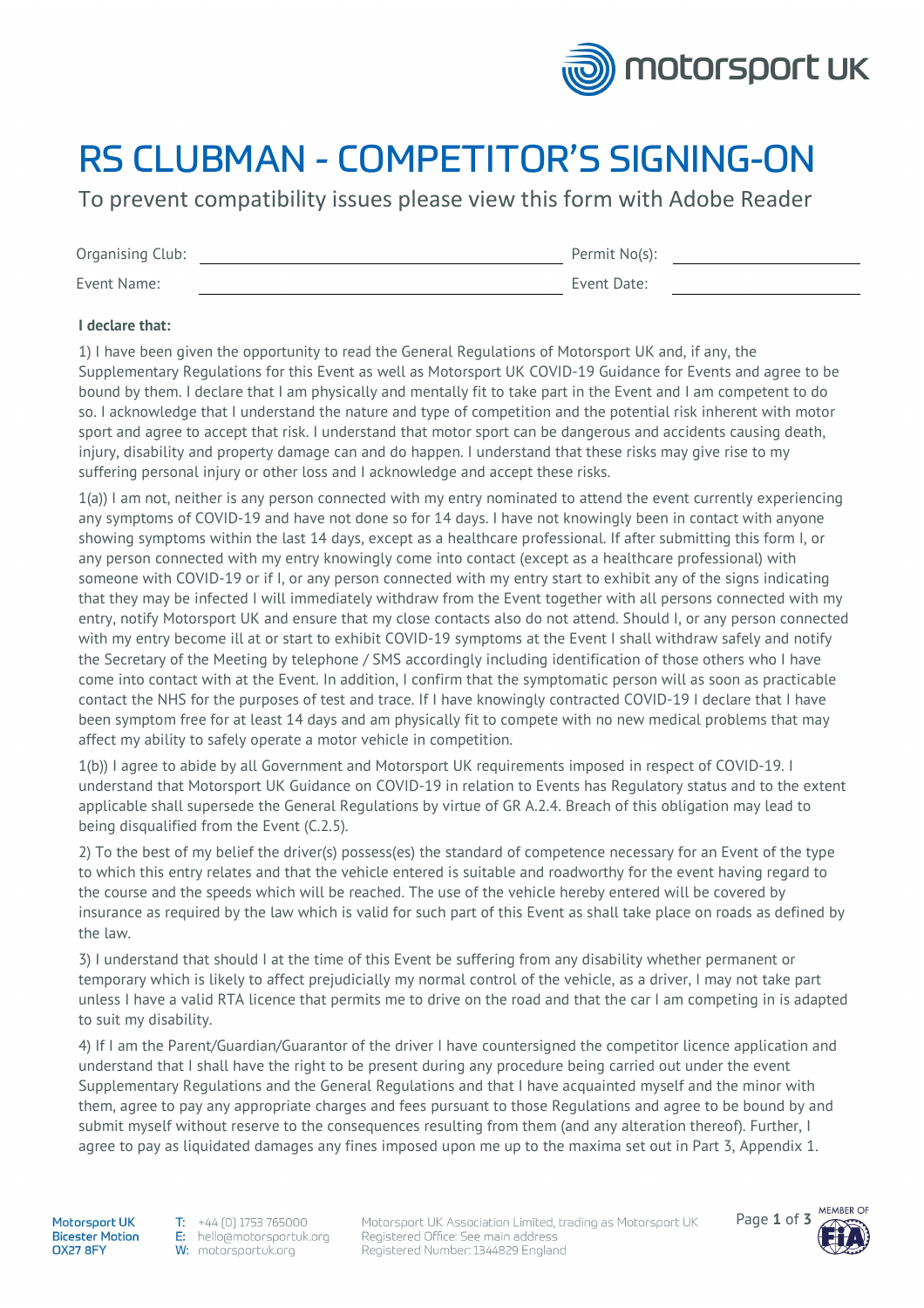

Note: Where the Parent/Guardian/Guarantor will not be present the Parent/Guardian/Guarantor must advise the organisers in advance, in writing, authorising their appointed representative to so act.

5) I hereby agree to abide by all applicable Motorsport UK Policies and Guidelines including but not exclusively Safeguarding and Anti Alcohol and Drugs policies and the National Sporting Code of Conduct.

6) I have read and shall respect the regulations for Control of Drugs and Alcohol as contained in the General Regulations C1.1.7,D35.1, G15.1.4, H38 and have also fully familiarised myself with the information on the web sites referred to (www.motorsportuk.org/, www.ukad.org.uk and www.wada-ama.org) in particular the UK Anti-Doping Rules which have been adopted by Motorsport UK. Further, if I am counter-signing as the parent or Guardian of a minor then in addition to the deemed consent to the testing of that minor (UK Anti-Doping Rule 5.7.2) I hereby confirm that I give such consent for the minor concerned to be so tested.

7) I understand and agree that my personal data, and that of the persons connected to my entry are being processed solely for the purposes of running this Event and may be used for the purposes of COVID-19 infection tracing, and will be handled by the organisers in accordance with Motorsport UK data protection policy: www.motorsportuk.org/data-protection.

8) I confirm I will bring all required documentation, licences etc., to the Event as usual and I understand that spot checks will be made with regard to documentation and technical checks.

**Indemnity:** In consideration of the acceptance of this entry I agree that neither any one of or any combination of Motorsport UK and its associated clubs, the organisers, the track owners or other occupiers, the promoters and their respective officers, servants, representatives and agents (the "Parties") shall have any liability for loss or damage which may be sustained or incurred by me as a result of participation in the event including but not limited to damage to property, economic loss, consequential loss or financial loss howsoever caused. Nothing in this clause is intended to or shall be deemed to exclude or limit liability for death or personal injury. To the fullest extent permitted by law I agree to indemnify and hold harmless each of the Parties in respect of any loss or damage whatsoever and howsoever arising from my participation in this Event.

# **Pre-Event Scrutineering declaration:**

By submitting this Declaration and in consideration of being permitted to take part in the above Event I undertake and confirm with the Organisers and Motorsport UK that:

# **General**

1) I have read and understand the requirements of General Regulations (H)31.1.5 – 31.1.8. As Entrant I shall comply with all Regulations that apply to my Entry including General, Supplementary and Championship Regulations as well as any other Final Instructions.

# **General Technical**

2) The vehicle complies with all relevant General Vehicle Technical Regulations [(J)5] and relevant Supplementary and/or Championship Regulations

3) The vehicle complies with the relevant Maximum Noise Limit [(J) Appendix 1: Chart 5.18]

# **Discipline specific Technical**

4) The Vehicle complies with the specific Technical Regulations for the discipline [Autotest – (M), Autocross/Rallycross – (N), Cross Country – (P), Rallying – (R), Sprints, Hill Climbs and Drag Racing - (S), Trials – (T), Certificate of Exemption (if applicable)].

# **Safety**

5) The vehicle complies with the relevant General Vehicle Safety Regulations [Section (K)]. And in particular:

6) Drive/Co-Driver Personal Protective Equipment (PPE) complies with the Motorsport UK General Regulations and Guidance where applicable.